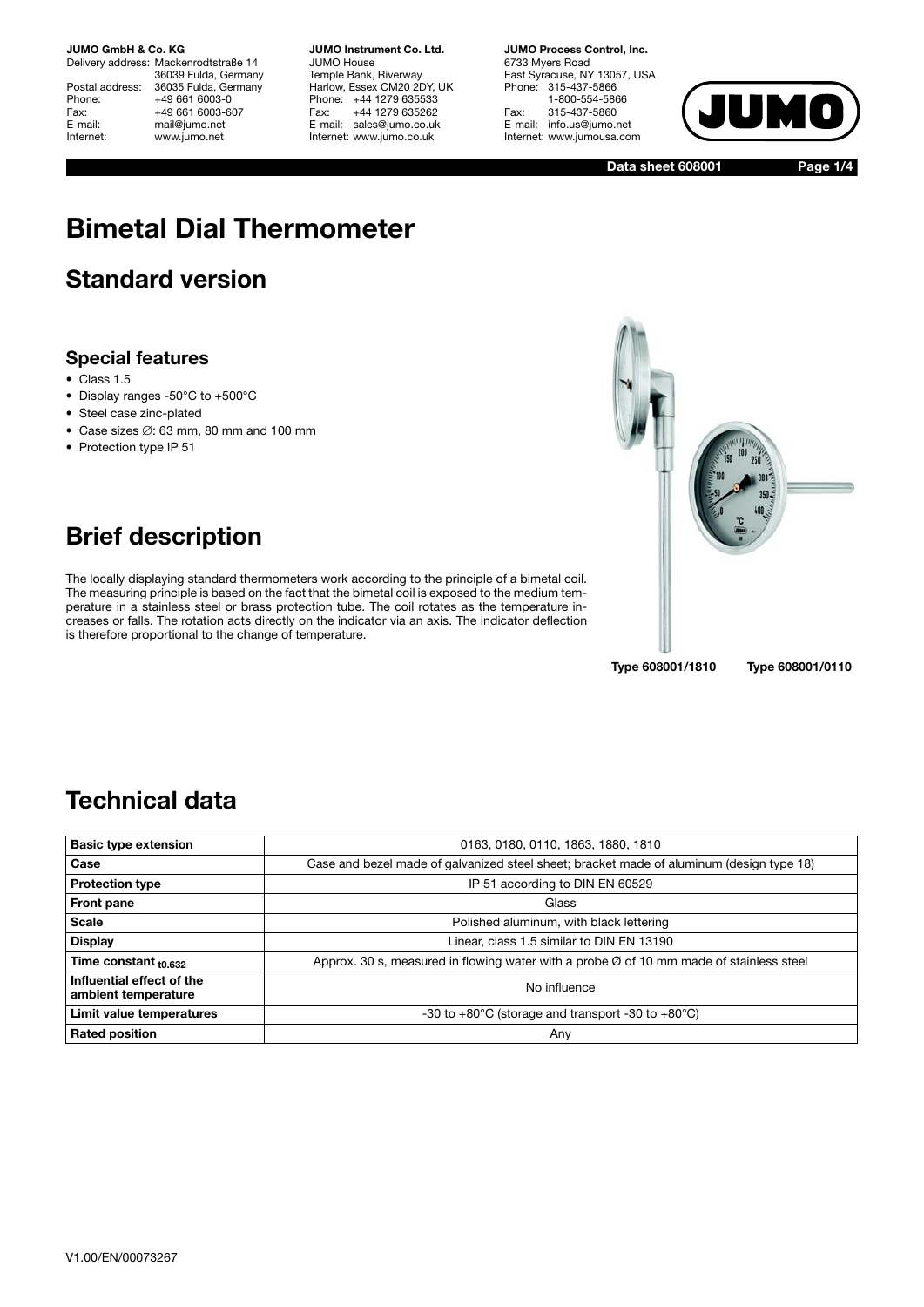Delivery address: Mackenrodtstraße 14 36039 Fulda, Germany Postal address: 36035 Fulda, Germany<br>Phone: +49 661 6003-0 Phone: +49 661 6003-0<br>Fax: +49 661 6003-6 Fax: +49 661 6003-607<br>E-mail: mail@iumo.net E-mail: mail@jumo.net<br>
Internet: www.iumo.net www.jumo.net

**JUMO Instrument Co. Ltd.** JUMO House Temple Bank, Riverway Harlow, Essex CM20 2DY, UK Phone: +44 1279 635533<br>Fax: +44 1279 635262 +44 1279 635262 E-mail: sales@jumo.co.uk Internet: www.jumo.co.uk

**JUMO Process Control, Inc.** 6733 Myers Road East Syracuse, NY 13057, USA Phone: 315-437-5866 1-800-554-5866 Fax: 315-437-5860 E-mail: info.us@jumo.net Internet: www.jumousa.com



**Data sheet 608001 Page 2/4**

## **Technical data**

| Display range (AB) | Display range in °C | Measuring range in °C | Tolerance in $K (+/-)$ |
|--------------------|---------------------|-----------------------|------------------------|
| 632                | $-20$ to $+60$      | $-10$ to $+60$        | 1.5                    |
| 810                | 0 to $+80$          | $+10$ to $+70$        | 1.5                    |
| 818                | $0$ to $+120$       | $+20$ to $+100$       | 3.0                    |
| 826                | $0 to +160$         | $+20$ to $+140$       | 3.0                    |
| 832                | 0 to $+200$         | $+20$ to $+180$       | 3.0                    |
| 834                | 0 to $+250$         | $+30$ to $+220$       | 4.0                    |
| 840                | 0 to $+300$         | $+30$ to $+270$       | 8.0                    |
| 854                | 0 to $+500$         | $+50$ to $+450$       | 8.0                    |

#### **Dimensions**

**Types:** 608001/0163 608001/0180 608001/0110





**Types:** 608001/1863 608001/1880 608001/1810









For dimensional specifications about Ø d, see data sheet 608730.

| Extra codes | 430                     | Type        | ØΒ  | н  | $H_1$ | $L_{14}$ | $L_{15}$ |
|-------------|-------------------------|-------------|-----|----|-------|----------|----------|
|             | $H_1$                   | 608001/0163 | 63  | 13 | 14    | $ -$     | 12       |
|             |                         | 608001/1863 |     |    |       | 26       |          |
|             |                         | 608001/0180 | 83  | 13 | 14    | $ -$     | 13       |
|             | ∥                       | 608001/1880 |     |    |       | 51       |          |
|             | ন<br>$\frac{1}{\omega}$ | 608001/0110 | 100 | 16 | 16    | $ -$     | 13       |
|             | $\mathbb{I}$            | 608001/1810 |     |    |       | 51       |          |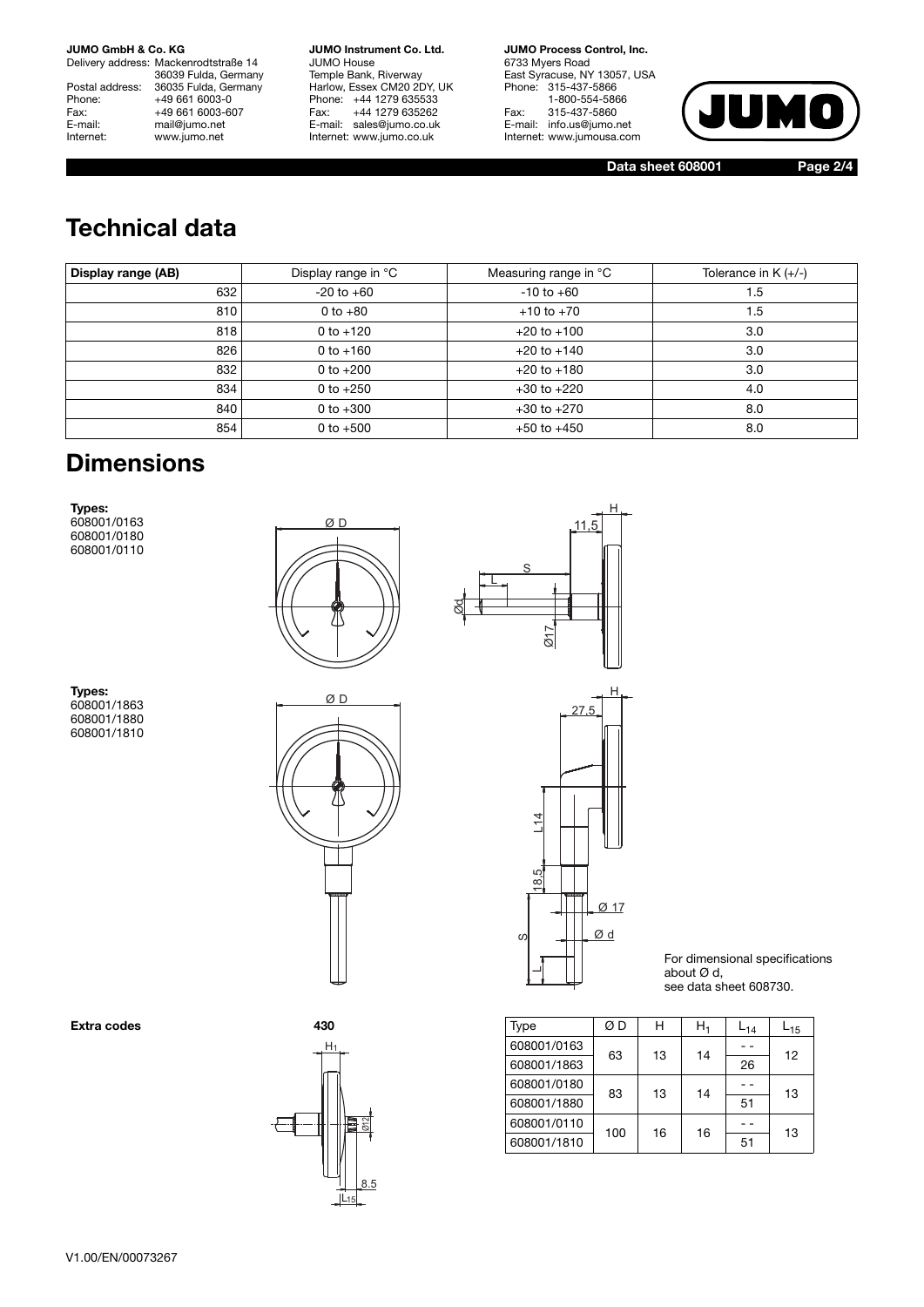Delivery address: Mackenrodtstraße 14 36039 Fulda, Germany Postal address: 36035 Fulda, Germany Phone: +49 661 6003-0<br>
Fax: +49 661 6003-6<br>
E-mail: mail@jumo.net +49 661 6003-607 E-mail: mail@jumo.net<br>
Internet: www.iumo.net www.jumo.net

**JUMO Instrument Co. Ltd.** JUMO House Temple Bank, Riverway Harlow, Essex CM20 2DY, UK Phone: +44 1279 635533 Fax: +44 1279 635262 E-mail: sales@jumo.co.uk Internet: www.jumo.co.uk

**JUMO Process Control, Inc.** 6733 Myers Road East Syracuse, NY 13057, USA Phone: 315-437-5866 1-800-554-5866 Fax: 315-437-5860 E-mail: info.us@jumo.net Internet: www.jumousa.com



**Data sheet 608001 Page 3/4**

#### **Order details**

| Order code                 | (1) | <b>Basic type</b>              |                                                                                                |     |
|----------------------------|-----|--------------------------------|------------------------------------------------------------------------------------------------|-----|
|                            |     |                                | Mechanical dial thermometer, standard version class 1.5                                        |     |
|                            |     | Design type 01                 | Case size Ø                                                                                    |     |
| 608001/0163                |     |                                | 63 mm                                                                                          |     |
| 608001/0180<br>608001/0110 |     |                                | 80 mm<br>100 mm                                                                                |     |
|                            |     |                                |                                                                                                |     |
|                            |     | Design type 18                 | Case size Ø                                                                                    |     |
| 608001/1863                |     |                                | 63 mm                                                                                          |     |
| 608001/1880                |     |                                | 80 mm                                                                                          |     |
| 608001/1810                |     |                                | 100 mm                                                                                         |     |
|                            | (2) | Display range (AB) in °C       |                                                                                                |     |
| 632                        |     | $-20$ to $+60$                 |                                                                                                |     |
| 810                        |     | $0 to +80$                     |                                                                                                |     |
| 818                        |     | $0 to +120$                    |                                                                                                |     |
| 826                        |     | $0$ to $+160$                  |                                                                                                |     |
| 832                        |     | $0 to +200$                    |                                                                                                |     |
| 834                        |     | 0 to $+250$                    |                                                                                                |     |
| 840                        |     | $0 to +300$                    |                                                                                                |     |
| 854                        |     | $0$ to $+500$                  |                                                                                                |     |
|                            | (3) | <b>Process connection (PC)</b> |                                                                                                |     |
| 010                        |     | <b>TA 01</b>                   | Protection tube with collar                                                                    |     |
| 844                        |     | <b>TA 02</b>                   | Protection tube with union nut and loose screw<br>connection <sup>a</sup>                      |     |
| 845                        |     | TA 03                          | Protection tube with loose union nut                                                           |     |
| 841                        |     | <b>TA04</b>                    | Protection tube with fixed<br>hexagon <sup>a</sup>                                             |     |
| 847                        |     | TA 06                          | Protection tube with displaceable threaded fitting<br>(max. 20 bar)                            |     |
| 018                        |     | <b>TA 08</b>                   | Protection tube with displaceable mounting plate made of<br>zinc-plated steel and fixing screw |     |
| 858                        |     | <b>SH04</b>                    | Single-section screw-in protec-<br>tion tube                                                   | 吅   |
| 891                        |     | <b>SH 05</b>                   | Multi-sectional screw-in protec-<br>tion tube                                                  | O⊫o |
| 913                        |     | SH 07                          | Multi-sectional screw-in protection tube with fixing screw                                     | ₩   |
| 820                        |     | <b>SH 09</b>                   | Multi-sectional weld-in protection tube with fixing screw                                      |     |

<sup>a</sup> Screw-in spigot according to DIN 3852 form A (not for NPT threads).